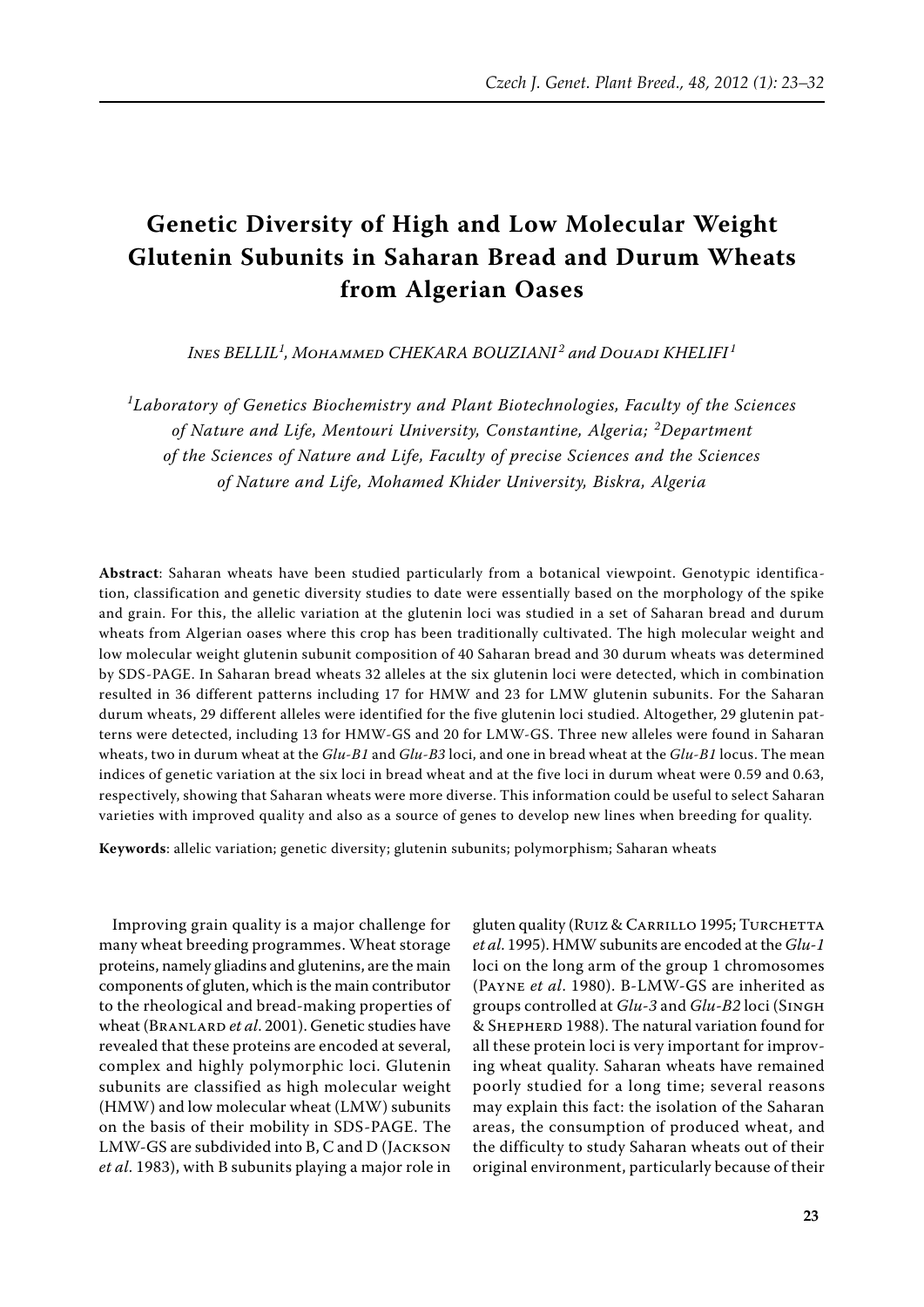extreme sensitivity to yellow rust. Considerable work of collecting and describing Saharan wheat populations was presented in studies by Miege (1924) and Erroux (1958). These studies were devoted to the morphological variability of ears and grains with the aim of classifying the different types encountered. This approach has limitations, and faced many difficulties due to the heterogeneity of the populations, the abundance of intermediate forms and the vagueness of the nomenclature. In this context, the diversity of Saharan wheat varieties and forms represents an important source of genetic variability and consequently, of valuable traits for wheat improvement. On the other hand, proteins are valuable biochemical markers for genetic analysis, and for the quantification of genetic diversity present in wheat collections (KUDRYAVTSEV *et al.* 1996). The objective of this study was to determine the allelic composition at glutenin loci encoding for high and low molecular weight glutenin subunits within Saharan bread and durum wheat cultivars. The allelic frequencies were used to analyse the genetic diversity of these proteins for both durum and bread Saharan wheats from Algerian oases.

## **MATERIAL AND METHODS**

### **Plant material**

A total of 70 cultivars of Saharan wheats originating from Algerian oases were analysed for high and low molecular weight glutenin subunits. This collection included 40 Saharan bread wheats and 30 Saharan durum wheats (Tables 1 and 2). These wheats were mostly collected and maintained at the National Institute of Agronomical Research (INRAA-Adrar, Algeria), the Technical Institute of Saharan Agricultural Development (ITDAS-Adrar, Djamaa-EL oued and Biskra, Algeria) and the Centre of Scientific and Technical Research in Dry Areas (CRSTRA-Biskra, Algeria). Ten of these cultivars were provided by farmers (Agini, Beliouni, Guemgoum Erkham1, Jenah Khotaifa, Hassi Ben Abdallah, Saba, Ghouff, Ramla, Hedba, and Touatia3).

#### **Protein analysis**

Glutenins were extracted following a sequential procedure (Singh *et al*. 1991). Electrophoresis of glutenin subunits was performed using SDS-PAGE

according to Singh *et al*. (1991). High molecular weight (HMW) glutenin alleles at *Glu-A1*, *Glu-B1* and *Glu-D1* loci were identified using the nomenclature of Payne and Lawrence (1983) completed by Branlard *et al*. (2003). B-low molecular weight (B-LMW) glutenin alleles at *Glu-A3*, *Glu-B3*, *Glu-D3* and *Glu-B2* loci were designated according to Nieto-Taladriz *et al*. (1997) for durum wheats, and according to Branlard *et al*. (2003) for bread wheats.

#### **Statistical analysis**

Allelic frequencies were calculated at each glutenin locus. The genetic diversity at each locus was calculated as follows:  $H = 1 - \sum P i^2$ , with *H* and *Pi* denoting the genetic variation index and the frequency of the number of alleles at the locus, respectively (Nei 1973).

## **RESULTS**

## **Polymorphism for HMW-GS and LMW-GS patterns in Saharan wheats**

In Saharan bread wheats, 32 alleles were identified in total at the six loci *Glu-A1*, *Glu-B1*, *Glu-D1*, *Glu-A3*, *Glu-B3* and *Glu-D3*. On the basis of genetic diversity found at the six loci, 36 patterns were established among the 40 Saharan bread wheat cultivars analysed (Table 1). Thirty three patterns were specific to one cultivar each. Extensive variability was observed for the HMW glutenins. A total of 16 HMW subunits were revealed from the analysis of different Saharan bread wheats. The majority of the forty cultivars analysed possessed three to five bands and 17 types of patterns were determined (Table 1). Each combination was encountered in one to ten cultivars. Concerning the B-LMW subunits, large variability in patterns was detected and 23 combinations were listed (Table 1). The number of cultivars for each combination of B-LMW subunits varied from one to six. The results showed that the greatest polymorphism of storage proteins in Saharan bread wheats was on chromosome 1B with nine allelic forms at the *Glu-B1* and *Glu-B3* loci.

In Saharan durum wheats, 29 different alleles at the *Glu-1*, *Glu-3* and *Glu-B2* loci were identified resulting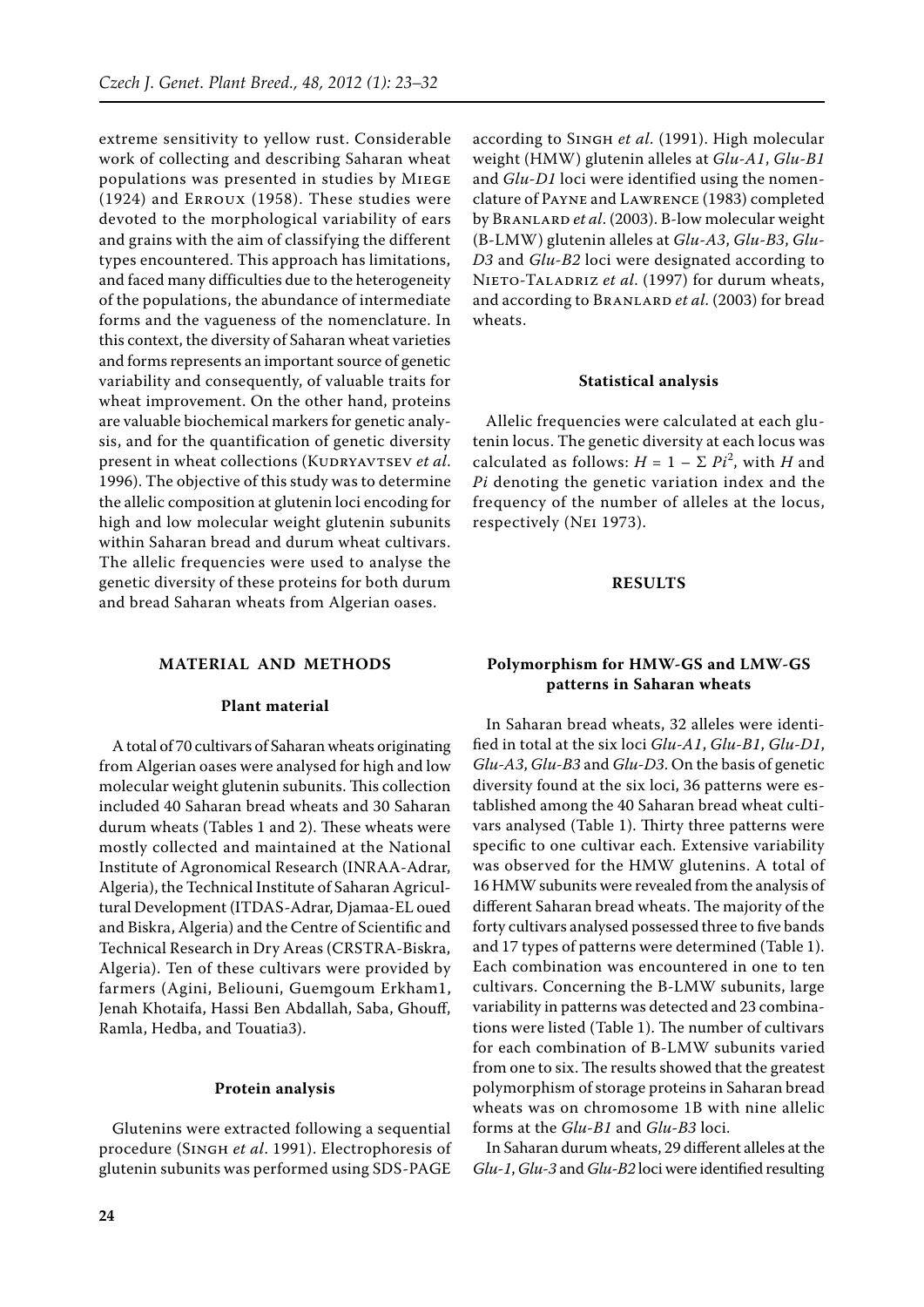| No.         | Cultivars          |                                      | <b>HMW</b>       |                  |                  | <b>LMW</b>                                |                  |              |
|-------------|--------------------|--------------------------------------|------------------|------------------|------------------|-------------------------------------------|------------------|--------------|
|             |                    | Origin                               |                  |                  |                  | Glu-A1 Glu-B1 Glu-D1 Glu-A3 Glu-B3 Glu-D3 |                  |              |
| $\mathbf 1$ | Cheguira           | Djanet                               | $\boldsymbol{a}$ | a                | $\boldsymbol{e}$ | a                                         | g                | а            |
| 2           | Bouchouka          | Ouargla                              | $\boldsymbol{a}$ | d                | a                | a                                         | g                | а            |
| 3           | Bousbiba           | Timimoun                             | $\boldsymbol{a}$ | d                | b                | $\int$                                    | j                | c            |
| 4           | Sebaga1            | Tidmane, Touat, Adrar                | b                | a                | a                | a                                         | d                | а            |
| 5           | <b>Bent Mbarek</b> | Liada, Tsabit, Touat, Adrar          | b                | а                | a                | a                                         | d                | c            |
| 6           | Saharaoui          | Biskra                               | b                | а                | d                | a                                         | $\mathcal{C}$    | c            |
| 7           | Belbaida           | Timimoun                             | b                | $\mathcal C$     | d                | b                                         | b                | b            |
| 8           | Belmabrouk1        | Touat, Gourrara                      | b                | e                | a                | $\mathfrak a$                             | d                | b            |
| 9           | Belmabrouk2        | Ouled El Hadj Mamoun, Touat          | b                | e                | a                | d                                         | g                | c            |
| 10          | Chater1            | Tidmane, Touat, Adrar                | b                | e                | a                | d                                         | j                | c            |
| 11          | Ben Salem          | Hiba, Tsabit, Adrar                  | b                | e                | a                | b                                         | g                | b            |
|             | Mansouri           | Touat, Adrar                         | b                | e                | a                | b                                         | g                | b            |
| 12          | Eskandaria 1       | Aougrout, Gourrara, Adrar            | b                | e                | a                | a                                         | d                | c            |
| 13          | Touatia3           | Mekkid, Touat, Adrar                 | b                | g                | a                | a                                         | h                | c            |
| 14          | Chetla             | Taghit                               | b                | i                | d                | a                                         | b                | a            |
| 15          | Fritas             | M'rara, El oued                      | b                | new3             | a                | a                                         | d                | b            |
| 16          | El Menea           | El Habla, Tsabit, Adrar              | b                | 0                | a                | a                                         | i                | $\mathcal C$ |
| 17          | Bakli              | Aougrout, Gourrara, Adrar            | b                | 0                | a                | a                                         | d                | b            |
|             | Manga              | Touat, Adrar                         | b                | 0                | a                | a                                         | d                | b            |
|             | Oum Rokba1         | Ouled El Hadj, Zaouiat Kounta, Adrar | b                | 0                | a                | a                                         | d                | b            |
| 18          | Sebaga2            | Tiouliline, Touat, Adrar             | $\boldsymbol{c}$ | а                | a                | a                                         | d                | a            |
| 19          | Moumena            | Ouled Rached, Gourrara, Adrar        | $\boldsymbol{c}$ | а                | a                | d                                         | $\boldsymbol{g}$ | b            |
| 20          | Hamra              | Aguril, Touat, Adrar                 | $\mathcal C$     | а                | a                | b                                         | j                | b            |
| 21          | Touatia2           | Touat, Gourrara, Adrar               | $\mathcal{C}$    | а                | a                | $\mathfrak a$                             | $\int$           | b            |
| 22          | Tafertat           | Touat, Gourara                       | $\boldsymbol{c}$ | а                | a                | $\boldsymbol{a}$                          | $\boldsymbol{c}$ | b            |
| 23          | Hassi Ben Abdallah | Hassi Ben Abdallah, Ouargla          | $\mathcal C$     | b                | a                | d                                         | f                | b            |
| 24          | Oum Rokba2         | Tittaouine E'chorfa, Aoulef, Adrar   | $\mathcal C$     | $\mathcal C$     | a                | a                                         | h                | b            |
| 25          | Tabelballa         | Benni-Abbès                          | $\boldsymbol{c}$ | $\mathcal C$     | $\boldsymbol{d}$ | a                                         | g                | $\mathcal C$ |
| 26          | Boukarnafa         | Benni-Abbès                          | $\boldsymbol{c}$ | d                | a                | d                                         | g                | $\cal C$     |
|             | Yahia              | Gourrara, Adrar                      | $\boldsymbol{c}$ | $\boldsymbol{d}$ | $\boldsymbol{a}$ | $\boldsymbol{d}$                          | g                | с            |
| 27          | Bahamoud           | Gourrara, Adrar                      | $\boldsymbol{c}$ | $\it e$          | $\boldsymbol{a}$ | a                                         | i                | b            |
| 28          | Oum Zhira          | El Ksar Ain Zeghlouf-Reggane, Adrar  | $\mathcal C$     | $\boldsymbol{e}$ | $\boldsymbol{a}$ | d                                         | g                | C            |
| 29          | Kedoura            | Tiouliline, Touat, Adrar             | $\boldsymbol{c}$ | $\boldsymbol{e}$ | a                | $\boldsymbol{d}$                          | j                | b            |
| 30          | Chater2            | Tamantit, Touat, Adrar               | $\boldsymbol{c}$ | $\boldsymbol{e}$ | a                | a                                         | d                | с            |
| 31          | El Farh            | Tittaouine E'chorfa, Aoulef, Adrar   | $\boldsymbol{c}$ | $\boldsymbol{e}$ | a                | d                                         | $b^{\prime}$     | b            |
| 32          | Zaghloul           | Tsabit, Touat, Adrar                 | $\boldsymbol{c}$ | $\boldsymbol{e}$ | a                | a                                         | h                | b            |
| 33          | Masraf             | Tsabi, Touat, Adrar                  | $\boldsymbol{c}$ | $\boldsymbol{e}$ | $\boldsymbol{a}$ | a                                         | $\boldsymbol{d}$ | b            |
| 34          | Chouitar           | Tamantit, Touat, Adrar               | $\boldsymbol{c}$ | $\it e$          | a                | d                                         | $\int f$         | b            |
| 35          | Touatia1           | Ouled Rached, Gourrara, Adrar        | $\boldsymbol{c}$ | $\it e$          | $\boldsymbol{a}$ | a                                         | $\boldsymbol{h}$ | b            |
| 36          | Mekaouia           | Gourrara, Adrar                      | $\boldsymbol{c}$ | $\it e$          | a                | $\boldsymbol{d}$                          | $\boldsymbol{g}$ | b            |

Table 1. Allelic composition at the six HMW and LMW loci found in 40 bread wheats from Algerian oases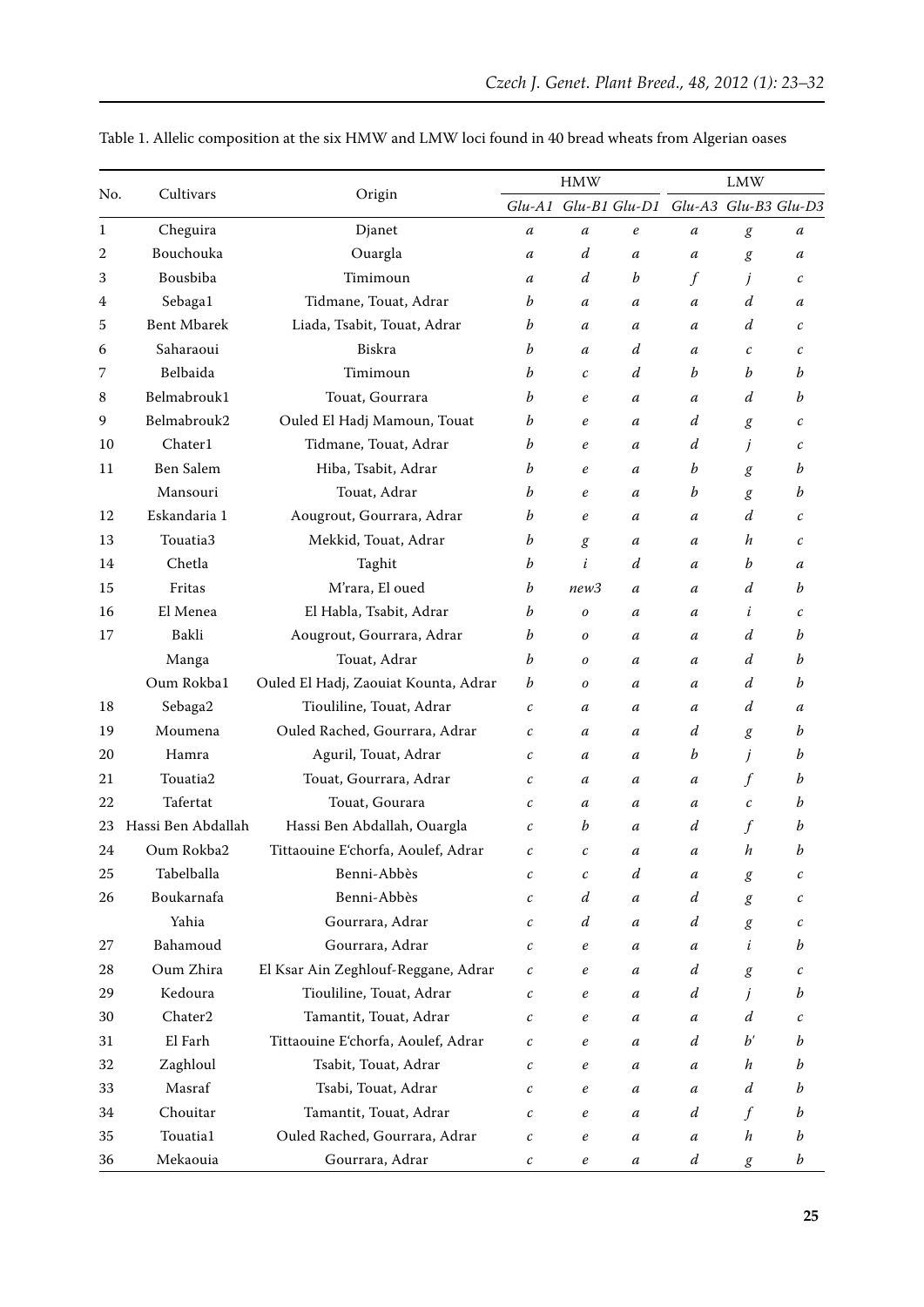|                  |                   |                           |                   | <b>HMW</b>       | <b>LMW</b>        |                   |                  |  |
|------------------|-------------------|---------------------------|-------------------|------------------|-------------------|-------------------|------------------|--|
| No.              | Cultivars         | Origin                    | $Glu-A1$          | $Glu-B1$         | $Glu-AS$          | $Glu-B3$          | $Glu-B2$         |  |
| $\mathbf{1}$     | Kahla             | Touat                     | $\boldsymbol{b}$  | $\boldsymbol{b}$ | $\boldsymbol{h}$  | b                 | $\mathfrak a$    |  |
| $\boldsymbol{2}$ | Merouani          | El Oued                   | b                 | $\boldsymbol{e}$ | j                 | a                 | a                |  |
| 3                | M'zirâa           | M'zirâa, Biskra           | $\mathcal{C}$     | h                | h                 | new2              | a                |  |
| 4                | <b>Beds</b>       | Beds, Biskra              | $\mathcal{C}$     | b                | $\mathcal{C}_{0}$ | $\mathcal{C}_{0}$ | b                |  |
| 5                | Chegga            | Chegga, Biskra            | $\mathcal{C}$     | b                | d                 | $\mathcal{C}_{0}$ | b                |  |
| 6                | Tazzi             | Aougrout, Gourrara, Adrar | $\mathcal C$      | b                | $\overline{d}$    | h                 | $\boldsymbol{b}$ |  |
| 7                | Ouled Khoudir     | Bechar                    | $\mathcal{C}$     | b                | h                 | new2              | a                |  |
|                  | El Ksor           | El Ksor, Lioua, Biskra    | $\mathcal C$      | b                | $\boldsymbol{h}$  | new2              | $\boldsymbol{a}$ |  |
| 8                | Agini             | Adrar                     | $\mathcal C$      | $\boldsymbol{d}$ | h                 | b                 | $\boldsymbol{b}$ |  |
| 9                | Beliouni          | Adrar                     | $\mathcal{C}_{0}$ | $\boldsymbol{d}$ | $\mathcal{C}_{0}$ | $\boldsymbol{a}$  | $\mathfrak a$    |  |
| 10               | Saba              | Mekkid, Touat, Adrar      | $\mathcal{C}$     | $\boldsymbol{e}$ | $\mathfrak a$     | $\boldsymbol{a}$  | $\mathfrak a$    |  |
| 11               | Jenah Khotaifa    | Adrar                     | $\mathcal{C}$     | $\boldsymbol{e}$ | a                 | a                 | $\boldsymbol{b}$ |  |
| 12               | Ghouff            | Ahaggar                   | $\mathcal C$      | $\boldsymbol{e}$ | b                 | $\boldsymbol{b}$  | a                |  |
| 13               | Bidi2             | Ain Ennaga, Biskra        | $\mathcal{C}$     | $\boldsymbol{e}$ | $\mathcal{C}_{0}$ | h                 | b                |  |
| 14               | Guemgoum Erkham2  | Adrar                     | $\mathcal{C}$     | $\boldsymbol{e}$ | $\mathcal{C}_{0}$ | $\mathcal{C}_{0}$ | b                |  |
| 15               | Romani            | El Fid, Biskra            | $\mathcal{C}$     | $\boldsymbol{e}$ | $\overline{d}$    | d                 | $\boldsymbol{b}$ |  |
| 16               | Megarine          | Megarine, Djamaa          | $\mathcal C$      | f                | $\boldsymbol{a}$  | h                 | $\boldsymbol{b}$ |  |
| 17               | Biskri            | Biskra                    | $\mathcal C$      | $\int$           | b                 | b                 | b                |  |
| 18               | Kahlaya           | Doucen, Biskra            | $\mathcal C$      | $\int$           | $\mathcal{C}_{0}$ | $\mathcal{C}_{0}$ | b                |  |
| 19               | Amakawia          | Ahaggar                   | $\mathcal C$      | f                | $\boldsymbol{e}$  | $\int$            | b                |  |
| 20               | Hedba             | Megarine, Djamaa          | $\mathcal C$      | h                | $\mathfrak a$     | $\boldsymbol{a}$  | $\boldsymbol{a}$ |  |
| 21               | Djebli            | Sidi Okba, Biskra         | $\mathcal{C}_{0}$ | new1             | $\mathcal{C}_{0}$ | h                 | $\boldsymbol{b}$ |  |
| 22               | Guemgoum Erkham1  | Marmoutha, Lioua, Biskra  | $\mathcal{C}_{0}$ | new1             | $\mathcal{C}_{0}$ | $\mathcal{C}_{0}$ | b                |  |
| 23               | Khangat Sidi Naji | Khangat Sidi Naji, Biskra | $\mathcal{C}_{0}$ | $\boldsymbol{o}$ | $\boldsymbol{d}$  | h                 | b                |  |
| 24               | Zribet El Oued    | Zribet El Oued, Biskra    | $\mathcal{C}$     | $\boldsymbol{o}$ | e                 | h                 | h                |  |
| 25               | Souda             | Timimoun                  | $\mathcal C$      | $\boldsymbol{u}$ | h                 | i                 | $\mathfrak a$    |  |
| 26               | Ahaggar           | Ahaggar                   | $\mathcal{C}_{0}$ | VI               | $\mathfrak a$     | $\mathfrak a$     | b                |  |
| 27               | Ain Zaatout       | Ain Zaatout, Biskra       | $\mathcal C$      | VI               | $\mathcal{C}_{0}$ | h                 | a                |  |
| 28               | El Waha           | Adrar                     | VI                | b                | b                 | b                 | b                |  |
| 29               | Ramla             | Adrar                     | VI                | $\boldsymbol{d}$ | b                 | h                 | b                |  |

Table 2. Allelic composition at the five HMW and LMW loci found in 30 Saharan durum wheats from Algerian oases

in twenty-nine patterns in this collection. Twenty eight patterns were specific of one cultivar each as shown in Table 2. Three and nine HMW glutenin subunits alleles were identified at the *Glu-A1* and *Glu-B1* loci, respectively. 17 alleles encoding LMW glutenin subunits were observed in the collection. Seven, eight and two alleles corresponded to the *Glu-A3*, *Glu-B3* and *Glu-B2* loci. Combinations of these alleles gave thirteen HMW-GS patterns and twenty LMW-GS patterns (Table 2). The highest allelic variability for HMW and LMW glutenin subunits was found for chromosome 1B with nine and eight allelic forms at the *Glu-B1* and *Glu-B3* loci, respectively.

## **Allelic diversity of glutenins in Saharan wheats**

The HMW-GS composition and allele frequencies in the 40 Saharan bread cultivars are shown in Table 3.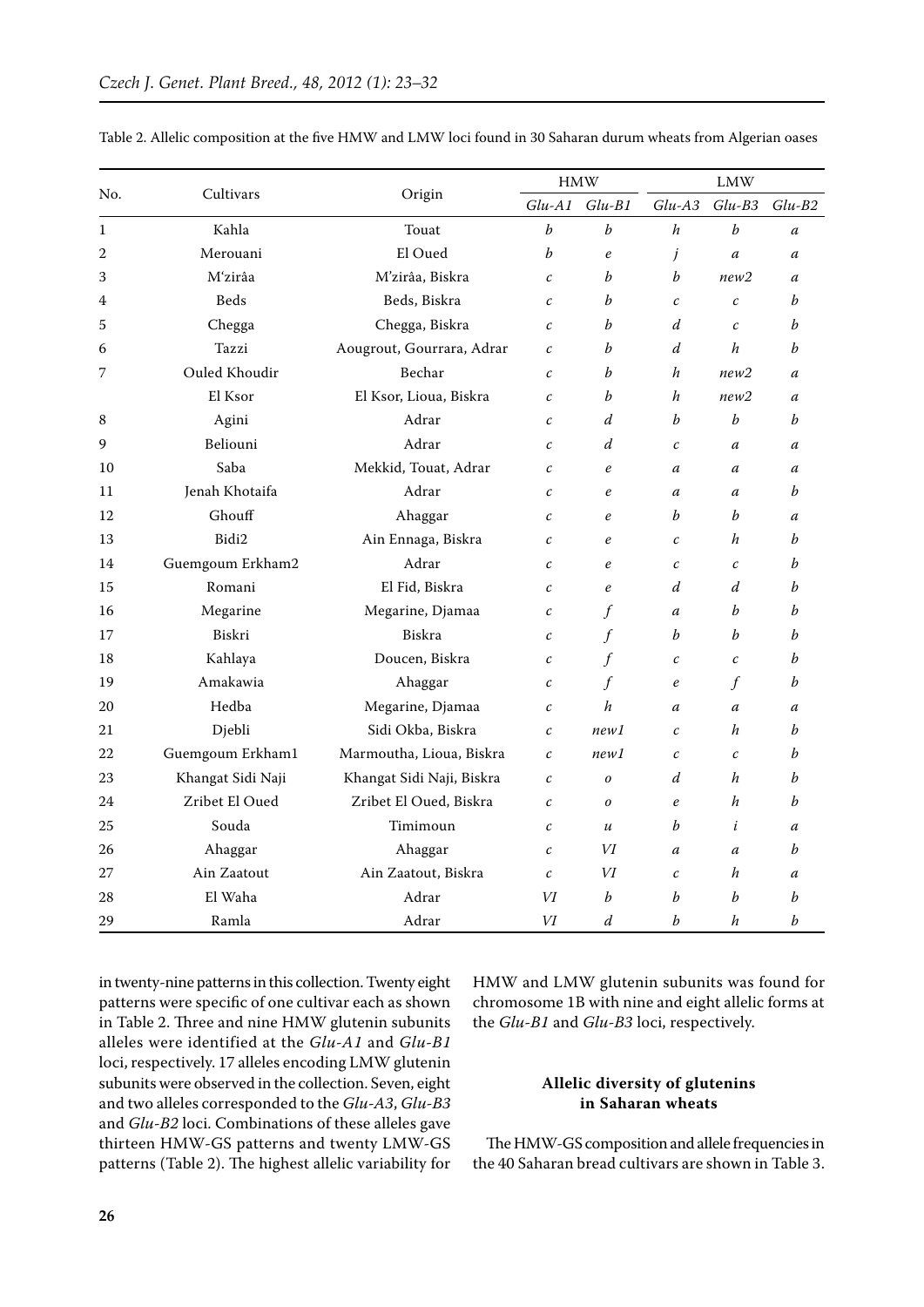| Locus    | Allele           | Subunit        | Frequency (%) | Locus                                             | Allele                     | Subunit                                           | Frequency (%) |  |
|----------|------------------|----------------|---------------|---------------------------------------------------|----------------------------|---------------------------------------------------|---------------|--|
|          | $\boldsymbol{a}$ | $\mathbf{1}$   | $7.50\,$      |                                                   | $\boldsymbol{b}$           | $2^*$                                             | 6.67          |  |
|          | $\boldsymbol{b}$ | $2*$           | 42.50         |                                                   | $\it VI$                   | $2***$                                            | 6.67          |  |
| $Glu-A1$ | $\boldsymbol{c}$ | null           | 50.00         | $Glu-A1$                                          | $\boldsymbol{c}$           | null                                              | 86.67         |  |
|          | H index          |                | $0.56\,$      |                                                   | H index                    |                                                   | 0.24          |  |
|          | $\boldsymbol{a}$ | $\overline{7}$ | 22.50         |                                                   | $\boldsymbol{b}$           | $7 + 8$                                           | 26.67         |  |
|          | $\boldsymbol{b}$ | $7 + 8$        | $2.50\,$      |                                                   | $\boldsymbol{d}$           | $6 + 8$                                           | 10.00         |  |
|          | $\cal C$         | $7 + 9$        | 7.50          |                                                   | $\boldsymbol{e}$           | $20\,$                                            | 23.33         |  |
|          | $\boldsymbol{d}$ | $6 + 8$        | 10.00         |                                                   | $\int f$                   | $13 + 16$                                         | 13.33         |  |
|          | $\boldsymbol{e}$ | 20             | 40.00         |                                                   | $\boldsymbol{h}$           | $14 + 15$                                         | 3.33          |  |
| $Glu-B1$ | $\boldsymbol{g}$ | $13 + 19$      | 2.50          | $Glu-B1$                                          | $\boldsymbol{\mathcal{U}}$ | $7* + 8$                                          | 3.33          |  |
|          | $\dot{i}$        | $17 + 18$      | $2.50\,$      |                                                   | $\boldsymbol{o}$           | $6 + 22$                                          | 6.67          |  |
|          | $\boldsymbol{o}$ | $6 + 22$       | 10.00         |                                                   | $\it VI$                   | 19                                                | 6.67          |  |
|          | new3             |                | 2.50          |                                                   | new1                       |                                                   | 6.67          |  |
|          | H index          |                | 0.76          |                                                   | H index                    |                                                   | 0.83          |  |
|          | $\boldsymbol{a}$ | $2 + 12$       | 85.00         |                                                   | $\boldsymbol{a}$           | $\boldsymbol{6}$                                  | 16.67         |  |
|          | $\boldsymbol{b}$ | $3 + 12$       | 2.50          |                                                   | $\boldsymbol{b}$           | 5                                                 | 23.33         |  |
| $Glu-D1$ | $\boldsymbol{d}$ | $5 + 10$       | 10.00         |                                                   | $\mathcal C$               | $6 + 10$                                          | 26.67         |  |
|          | $\boldsymbol{e}$ | $2 + 11$       | 2.50          |                                                   | $\boldsymbol{d}$           | $6 + 11$                                          | 13.33         |  |
|          | H index          |                | 0.27          | $Glu-A3$                                          | $\boldsymbol{e}$           | $11\,$                                            | 6.67          |  |
|          | $\boldsymbol{a}$ |                | 60.00         |                                                   | $\boldsymbol{h}$           | null                                              | 10.00         |  |
|          | $\boldsymbol{b}$ |                | 7.50          |                                                   | j                          | $8+$                                              | 3.33          |  |
| $Glu-AS$ | $\boldsymbol{d}$ |                | 30.00         |                                                   | H index                    |                                                   | $\rm 0.81$    |  |
|          | $\int$           |                | $2.50\,$      |                                                   | $\boldsymbol{a}$           | $2+4+15+19$                                       | 20.00         |  |
|          | H index          |                | 0.54          |                                                   | b                          | $8 + 9 + 13 + 16$                                 | 20.00         |  |
|          | $\boldsymbol{b}$ |                | $5.00\,$      |                                                   | $\mathcal C$               | $2+4+14+15+19$                                    | 16.67         |  |
|          | $b^{\prime}$     |                | $2.50\,$      |                                                   | $\boldsymbol{d}$           | $2+4+14+17+19$                                    | 3.33          |  |
|          | $\mathcal C$     |                | 5.00          | $Glu-B3$                                          |                            | $2+4+15+19$                                       | 3.33          |  |
|          | $\boldsymbol{d}$ |                | 27.50         |                                                   | $\boldsymbol{h}$           | $1+3+14+18$                                       | 23.33         |  |
|          | f                |                | 7.50          |                                                   | i                          | $7 + 8 + 14 + 18$                                 | 3.33          |  |
| $Glu-B3$ | g                |                | 27.50         |                                                   | new2                       |                                                   | 10.00         |  |
|          | h                |                | 10.00         |                                                   | H index                    |                                                   | 0.82          |  |
|          | i                |                | 5.00          |                                                   | $\boldsymbol{a}$           | 12                                                | 36.67         |  |
|          | j                |                | 10.00         | $Glu-B2$                                          | $\boldsymbol{b}$           | null                                              | 63.33         |  |
|          | H index          |                | $\rm 0.81$    |                                                   | H index                    |                                                   | 0.46          |  |
|          | $\boldsymbol{a}$ |                | 12.50         |                                                   |                            |                                                   |               |  |
|          | b                |                | 52.50         | Sixteen different Glu-1 alleles were found, three |                            |                                                   |               |  |
| $Glu-D3$ | $\mathcal C$     |                | 35.00         | at Glu-A1, nine at Glu-B1 and four at the Glu-    |                            |                                                   |               |  |
|          | H index          |                | 0.59          |                                                   |                            | D1 locus, included one allele at the Glu-B1 locus |               |  |

Table 3. Allele frequencies of HMW and LMW glutenin and genetic index diversity at the *Glu-1* and *Glu-3* loci of Saharan bread wheats

Table 4. Allele frequencies of HMW and LMW glutenin and genetic index diversity at the *Glu-1, Glu-3* and *Glu- -B2* loci of Saharan durum wheats

which had not previously been described in bread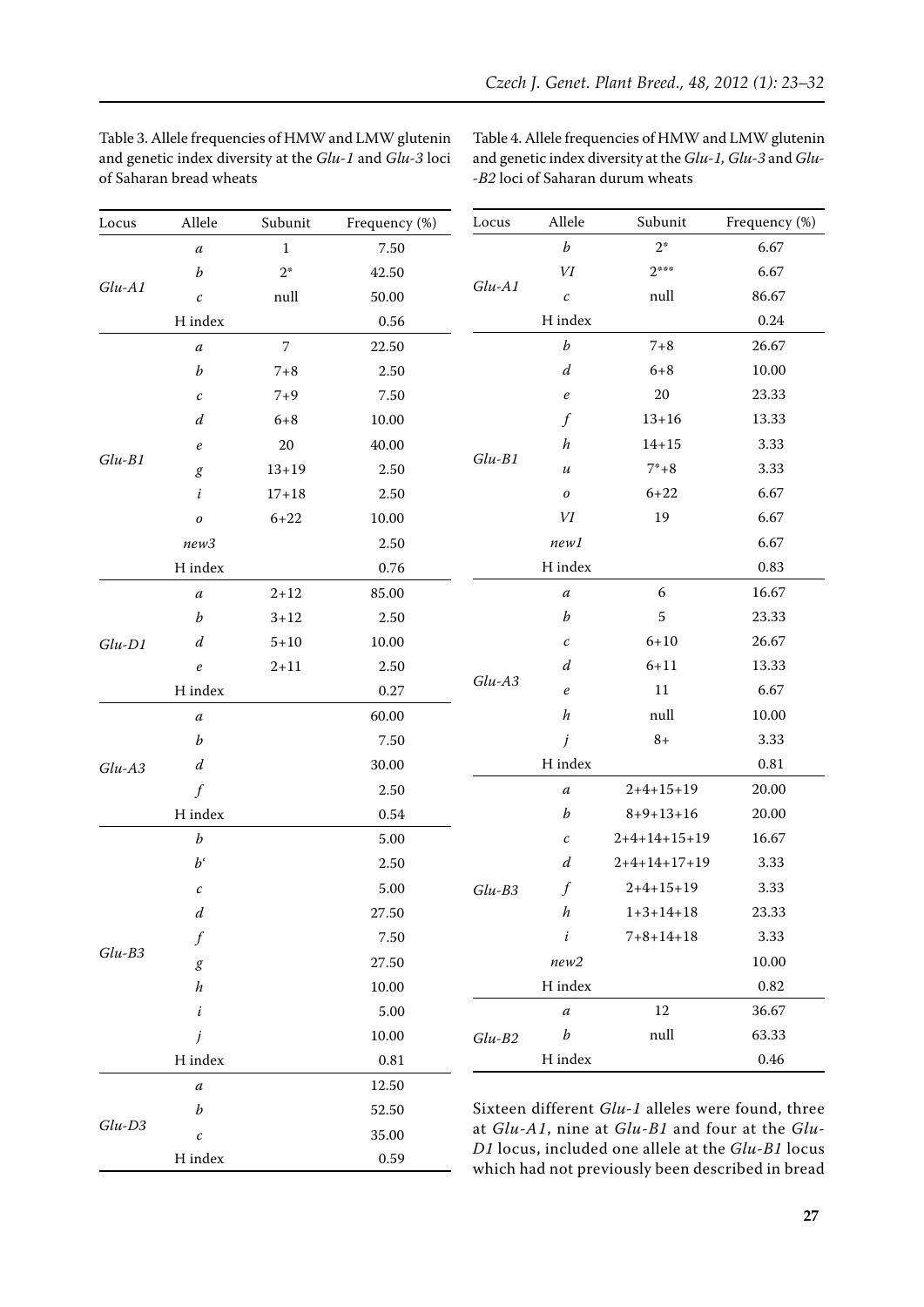wheat. This novel allele encoded a subunit with slightly faster mobility than subunit 7 encoded by the *Glu-B1a* allele. This new subunit, designated *new3*, was present in the cultivar Fritas. TAHIR *et al*. (1996) reported subunit 7f in bread wheat landraces from Pakistan and Fang *et al.* (2009) identified subunit 7\*\* in Chinese endemic wheats with faster mobility than subunit 7. However, without making a direct comparison, it is not possible to decide whether subunit 7 detected in the study is identical or not to subunit 7f or 7\*\*. At the *Glu-A1* locus, allelic distribution among the 40 cultivars was 50% and 42.5% for the two alleles *c* and *b*, respectively, and lower for allele *a*  with 7.5%. At the *Glu-B1* locus, alleles *b* encoding for subunits 7+8, *g* encoding for subunits 13+19, *i* for subunits 17+18, and the new one were rare at 2.5%. Otherwise, the most frequent alleles were *Glu-B1e* and *Glu-B1a* encoding for subunits 20 and 7 with 40% and 22.5%, respectively. At the *Glu-D1* locus, subunits 2+12 encoded by *Glu-D1a* were predominant (85%). The less frequent alleles were *Glu-D1d* (5+10), observed only in four cultivars, *Glu-D1b* (3+12) and *Glu-D1e* (2+11) were found only in one cultivar each. Using the bread

wheat nomenclature proposed by BRANLARD *et al*. (2003) for LMW glutenin subunits, we were able to identify 16 LMW subunits among the 40 cultivars. The *Glu-B3d* and *Glu-B3g* alleles were frequent in the collection (27.5%). Otherwise, the less frequent alleles were the allele *b'* (2.5%), allele *b*, *c* and *i* (5%) and alleles *f*, *h* and *j* (7.5% and 10%), respectively. Concerning the *Glu-A3* locus, 90% of the collection analysed can be characterized by two alleles only: *Glu-A3a* and *Glu-A3d* found in 60% and 30% of the cultivars, respectively. The two other alleles *b* and *f* were less common. For the *Glu-D3* locus, we observed one allele at a low frequency: *Glu-D3a* encoded only in five cultivars (12.5%). The most frequently observed allele was *Glu-D3b* (52.5%). Moreover *Glu-D3c* was found in fourteen cultivars (35%).

In Saharan durum wheats up to 12 allelic forms were detected at the *Glu-1* loci encoded for HMW-GS (Table 4). Three different alleles were detected at *Glu-A1* and nine at *Glu-B1*. Although three alleles were observed at the *Glu-A1* locus, the null allele (*Glu-B1c*) was found in most cultivars studied (86.67%). The *Glu-A1b* and *Glu-A1VI* alleles (encoding the 2\* and 2\*\*\* subunits, respectively)



Figure 1. SDS-PAGE patterns of high molecular weight and low molecular weight glutenin subunits of Saharan durum wheat from Algerian oases; 1 – Democrat; 2 – M'zirâa; 3 – Kahlaya; 4 – Rempart; 5 – Djebli; 6 – Gabo; 7 – Ouled Khoudir; 8 – Vilmorin 53; 9 – El Ksor; 10 – Guemgoum Erkham1; 11 – Atlass 66; 12 – Chegga; 13 – Recital (lanes 1, 4, 6, 8, 11 and 13 wheat checks); – *Glu-B1new1,* – *Glu-B3new2*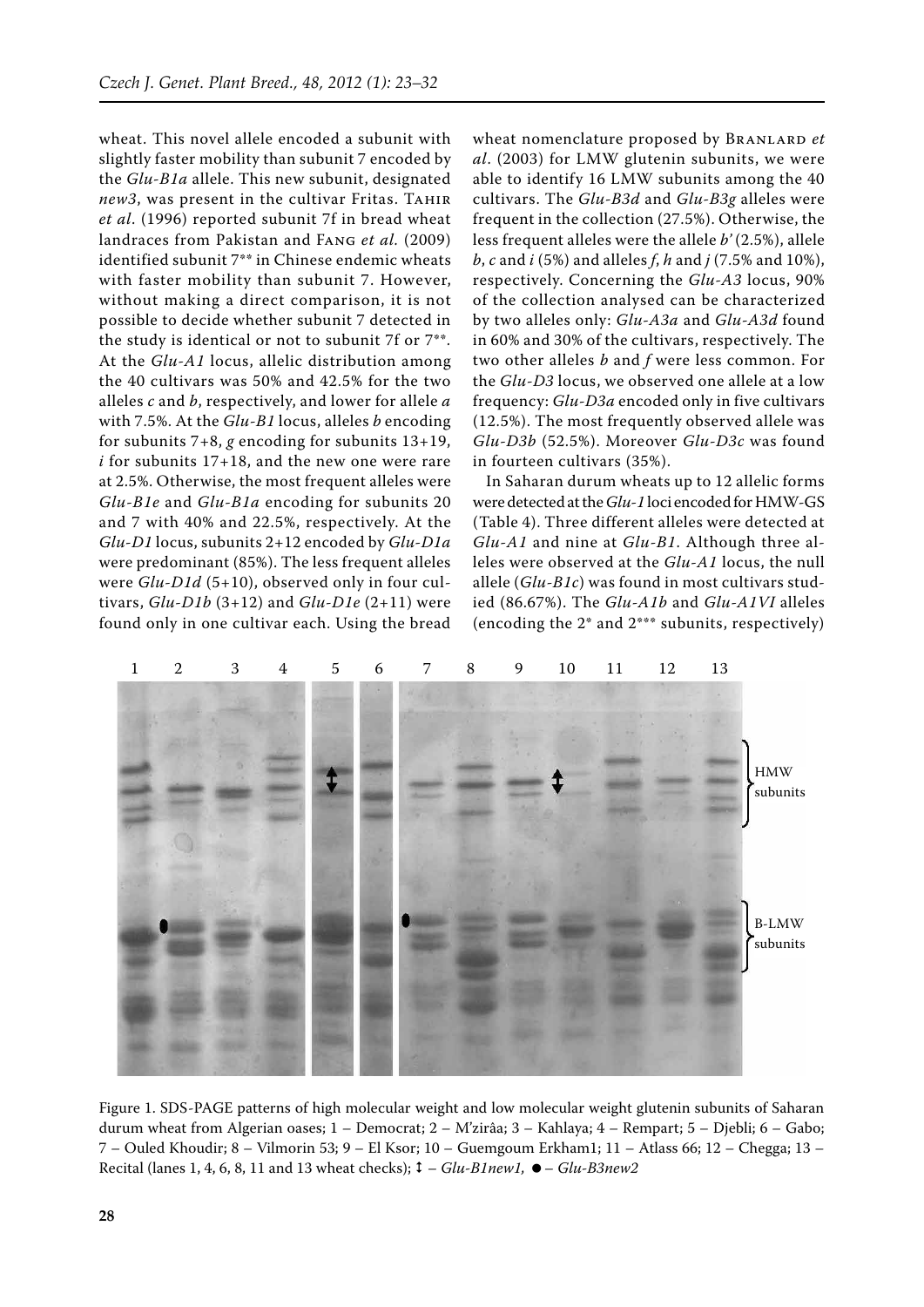appeared at a lower frequency (6.67%), as each was present only in two cultivars among the 30 cultivars analysed. At the *Glu-B1* locus, a total of 9 alleles were detected, of which one allele and two subunits were not described previously. The *Glu-B1b*  allele (encoding the subunit pair 7+8) and *Glu-B1e*  (subunit 20) were the most frequent at a frequency of 26.67% and 23.33%, respectively. Other alleles occurring at a relatively high frequency (13.33% and 10%) were *Glu-B1f* (encoding subunit pairs 13+16) and *Glu-B1d* (encoding subunit pairs 6+8). The alleles *Glu-B1h*, encoding for subunit 14+15*,* and *Glu-B1u* encoding for 7\*+8, were rare (3.33%). The new allele was found in two cultivars only: Djebli and Guemgoum Erkham1. This allele encodes two subunits, of which one had a slightly lower mobility than that of band 6 of pair 6+8 encoded by the *Glu-B1d* allele, the other new subunit moved slightly slower than subunit 18 (Figure 1). This set of Saharan durum wheat germplasm displays abundant allelic variation for LMW-GS. A total of 17 alleles were identified (Table 4). The identified low molecular weight glutenin subunits were those previously described by NIETO-TALADRIZ et al. (1997), except subunit 8+ encoded by the allele Glu-A3j, which was identified by CHERDOUH et *al.* (2005). The most common allele at *Glu-A3* was *Glu-A3c* encoding subunits 6+10 with a frequency of 26.67%, followed by *Glu-A3b* encoding subunit 5 at 23.33%. The allele classified as rare was *Glu-B3j* (subunit 8+) detected at a lower frequency of 3.33%. At the *Glu-B3* locus, the frequency of *Glu-B3h* allele was 23.33%, and it was the most frequent followed by *Glu-B3a* and *Glu-B3b* with 20% each. Two other alleles, *Glu-B3c* and the new allele were considered relatively abundant at 16.67% and 10% respectively. At the *Glu-B2* locus, 36.66% of the collection was characterized as carrying the *Glu-B2a* allele. The null allele (*Glu-B2b*) was present in 63.33% of the collection.

## **DISCUSSION**

## **Saharan bread wheats**

The genetic diversity index of 0.59 was higher than the value 0.40 obtained in winter wheat cultivars from the Czech Republic (BRADOVÁ & Štočková 2010). All the loci, except *Glu-D1*, displayed a genetic variability higher than 0.50, *Glu-B3* being the most polymorphic (Table 3). The

number of alleles detected at the *Glu-1* and *Glu-3* loci was higher than that in other collections. The HMW-GS composition had been widely used to assess the genetic diversity and grain quality of wheat. The frequency of a number of subunits in the Saharan bread wheats differed considerably from that noted in the previous study. Subunit 1 at *Glu-A1*, subunits 7+8, 7+9, 6+8, 13+19, 17+18, 6+22 and the new allele at *Glu-B1* and subunits 3+12 and 2+11 at *Glu-D1* appeared less frequently in this study while subunits 20 and 7 at *Glu-B1* were observed more frequently. A total of 16 alleles encoding for HMW-GS were present in only 40 cultivars of Saharan bread wheat and this high level of diversity agrees with the results of Fang *et al*. (2009) and with the results of Wei *et al*. (2001). Major differences between Saharan wheats and other collections were observed in the frequency of subunit 7 although Saharan wheats had subunit pair 6+22 (4 varieties) controlled by *Glu-B1o*. The effect of these subunits on wheat quality still remains unclear. No Saharan varieties possessed subunit pair 14+15 controlled by *Glu-B1h*, which was in the other collections. The forty Saharan bread wheats had a somewhat rare subunit pair; 17+18 (Chetla), subunit 20 (16 varieties), and subunit 13+19 (Touatia3). It is thus clear that allelic variation among the Saharan bread wheats is considerable at the *Glu-B1* locus. Subunit pair 5+10 at the *Glu-D1* allele is seen more frequently in European (Payne *et al*. 1984) than in Saharan wheat cultivars, possibly owing to their correlation with good bread-making quality. The mean genetic variation index at *Glu1* was 0.53. It was higher than that reported for other collections, showing that Saharan hexaploid wheats have relatively high genetic diversity. High diversity was found in the Saharan wheats for LMW-GS. The *Glu-A3a* allele was the most frequent as it was in French cultivars (Branlard *et al*. 2003) and winter wheats from the Czech Republic (BRADOVÁ & Štočková 2010). The number of alleles detected at *Glu-B3* (9 alleles) was the same as that found by DARBANDI et al. (2010) in Iranian cultivars and seven of them were present in both collections. The most frequent alleles were *Glu-B3d*  and *Glu-B3g*. The same results were observed in French cultivars and winter wheat cultivars from the Czech Republic for *Glu-B3g* allele, but *Glu-B3d*  was less frequent in both collections. The allele *b* was the most frequent at the *Glu-D3* locus in Saharan cultivars as it was in Iranian cultivars.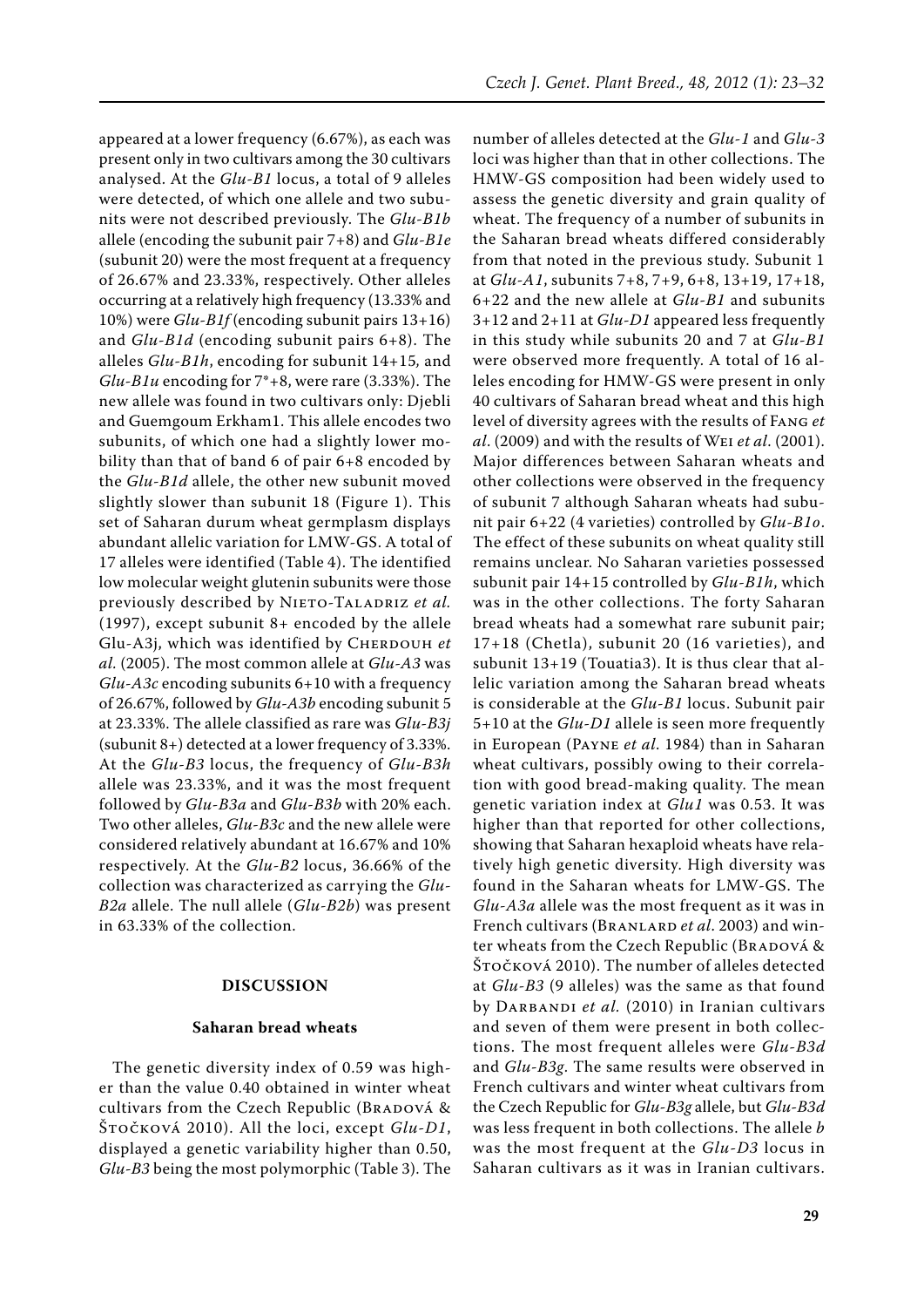Conversely, BRANLARD et al. (2003) and BRADOVÁ and Štočková (2010) found that *Glu-D3c* was the predominant allele.

### **Saharan durum wheats**

The results obtained showed rather a high polymorphism in HMW-GS and LMW-GS variation, especially for the *Glu-B1* and *Glu-B3* loci. A total of 29 different alleles were identified for the five glutenin loci studied. Two new alleles were found, one at *Glu-B1* and the other at *Glu-B3*. For the *Glu-B1* locus, some alleles are very frequent: more particularly the alleles *Glu-B1b* and *Glu-B1e* encoding subunits 7+8 and 20, respectively. These results are in agreement with those of Moragues *et al*. (2006), three alleles at *Glu-A1* and 14 alleles at the *Glu-B1* locus, where *Glu-B1e* and *Glu-B1b*  were the most frequent. They agreed also with the results reported by CARRILLO (1995). However, most cultivars of Saharan durum wheat analysed do not have subunit 6+8 encoded by *Glu-B1d*. Conversely, HAMDI et al. (2010) found that *Glu-B1e* and *Glu-B1d* were predominant in 856 accessions of durum wheat collected in Algeria. Similar results were obtained by CHERDOUH et al. (2005), who studied genetic diversity in a set of 45 Algerian durum wheat landraces and old cultivars and observed that *Glu-B1e* and *Glu-B1d* alleles were predominant. For the B-LMW glutenins, seven, eight and two were observed at *Glu-A3*, *Glu-B3* and *Glu-B2*, respectively, in Saharan wheats. Six of the seven alleles detected at the *Glu-A3* locus were the same as those found by HAMDI et al. (2010). The *Glu-A3c* allele was the most frequent in our study. Most of the glutenin alleles found among modern cultivars (NIETO-TALADRIZ et al. 1997, 2000; Igrejas *et al.* 1999) are present in the analysed Saharan durum wheat collection. On the other hand, rare LMW glutenin alleles have only been found in old Spanish and Portuguese cultivars (Nieto-Taladriz *et al*. 1997; Brites & Carrillo 2000). Among those rare alleles (*Glu-A3e*, *f*, *g*, *i*, *Glu-B3d*, *e*, *f*, *g*, *h*, *i*, *j*, *k*), *Glu-A3e*, *Glu-B3d*, *Glu-B3f*, *Glu-B3h*, *Glu-B3i* were present in Saharan durum wheats. The genetic variability at 0.63 was higher than 0.36, which was obtained in cultivars from Portugal (Igrejas *et al*. 1999), contrary, it was lower than 0.72 found in durum wheat landraces from Spain (Aguiriano *et al.* 2008), and 0.67 obtained in Mediterranean landraces (Mor-

agues *et al.* 2006). From the quality point of view, Saharan durum wheats from Algeria have a high percentage of HMW and B-LMW glutenin alleles related to grain quality such as *Glu-A1a* (Kaan *et al.* 1993; Aghai *et al.* 1996), *GluB1a* and *Glu-B1d*, but the HMW glutenin subunits appear to play a much less important role in the end-use quality of durum wheat (Du Cros 1987), and only *Glu-B1e* has been related with poor quality (CARRILLO *et al.* 1990; Nieto-Taladriz *et al*. 2000). B-LMW glutenin alleles related to high gluten strength were observed such as *Glu-A3a*, *Glu-A3c*, *Glu-A3d*, *Glu-A3h* and *Glu-B3a*, *Glu-B3c* (Carrillo *et al.* 2000). It would be interesting to make a quality evaluation of these lines, mainly to determine the effect on quality of the alleles and allele combinations for which no data are available. This information could be useful to select local varieties with improved quality, and also to use them as a source of genes to develop new lines when breeding for quality.

In conclusion, this work shows that Saharan wheats from Algerian oases have extensive allelic variation in HMW-GS and LMW-GS, including new alleles. This indicates that Saharan wheats have a potential value in wheat breeding, and that further studies of their diversity are warranted.

#### **References**

- Aghai J., Abd-Mishani S., Khodabandeh N. (1996): Genetic variation and geographical diversity for seed storage proteins of Iranian durum wheat collection. Iranian Journal of Agricultural Sciences, **27**: 105–113.
- Aguiriano E., Ruiz M., Fité R., Carrillo J.M. (2008): Genetic variation for glutenin and gliadins associated with quality in durum wheat (*Triticum turgidum* L. ssp. *turgidum*) landraces from Spain. Spanish Journal of Agricultural Research, **6**: 599–609.
- BRADOVÁ J., ŠTOČKOVÁ L. (2010): Evaluation of winter wheat collection in terms of HMW- and LMW-glutenin subunits. Czech Journal of Genetic and Plant Breeding, **46** (Special Issue): S96–S99.
- Branlard G., Dardevet M., Saccomano R., La-GOUTTE F., GOURDON J. (2001): Genetic diversity of wheat storage proteins and bread wheat quality. Euphytica, **119**: 59–67.
- Branlard G., Dardevet M., Amiour N., Igrejas G. (2003): Allelic diversity of HMW and LMW glutenin subunits and omega gliadins in French bread wheat (*Triticum aestivum* L.). Genetic Resources and Crop Evolution, **50**: 669–679.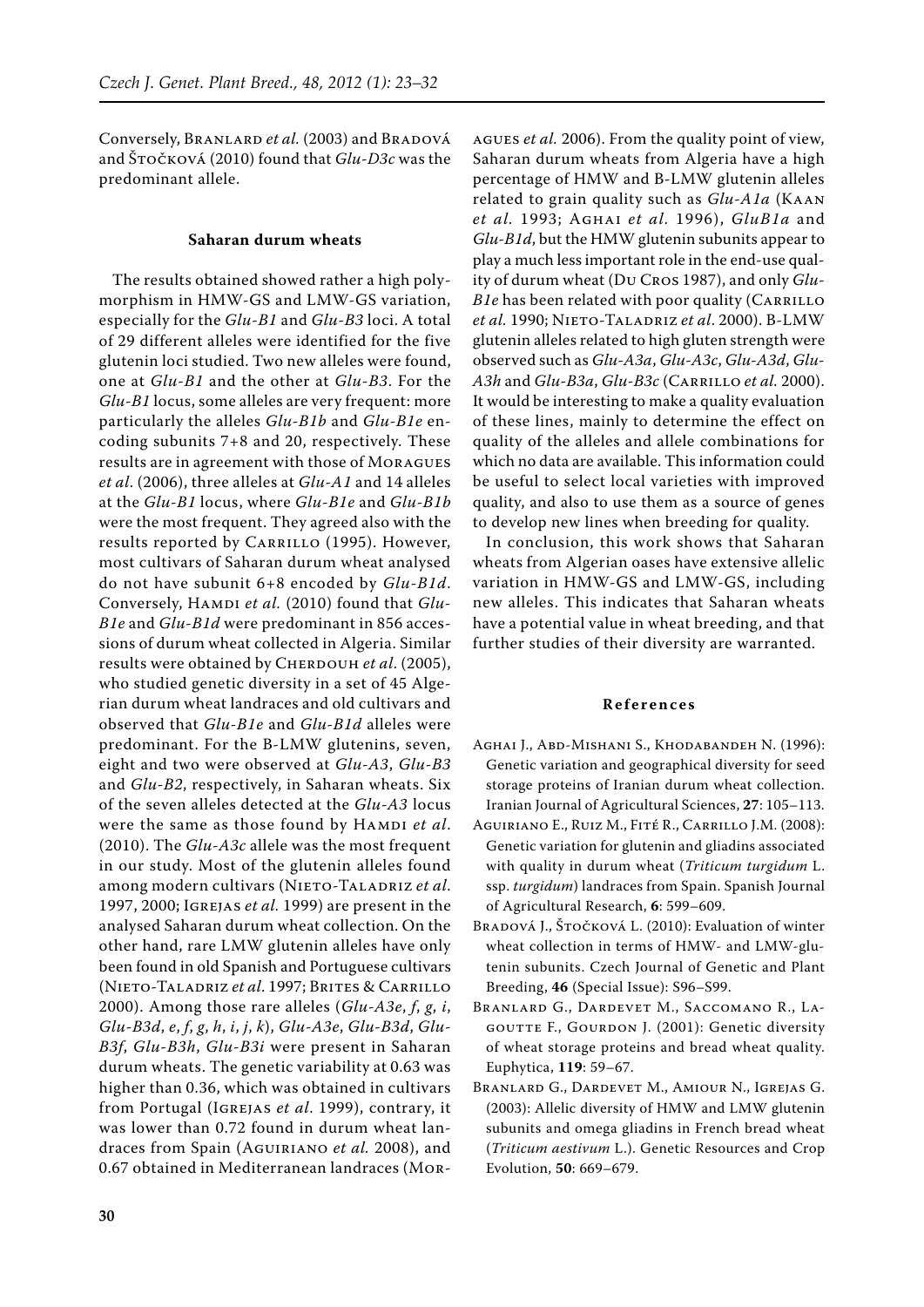- BRITES C., CARRILLO J.M. (2000): Inheritance of gliadin and glutenin proteins in four durum wheat crosses. Cereal Research Communication, **28**: 239-246.
- CARRILLO J.M. (1995): Variability for glutenin proteins in Spanish durum wheat landraces. CIHEAM – Options Méditerranéennes Serie A, Seminaries Mediterranneens, 143–147.
- Carrillo J.M., Vazquez J.F., Orellana J. (1990): Relationship between gluten strength and glutenin proteins in durum wheat cultivars. Plant Breeding, **104**: 325–333.
- Carrillo J.M., Martínez M.C., Moita Brites C., Nieto-Taladriz M.T., Vásquez J.F. (2000): Relationship between endosperm proteins and quality in durum wheat (*Triticum turgidum* var. *durum*). CIHEAM – Options Méditerranéennes Serie A/40, 463–467.
- Cherdouh A., Khelifi D., Carrillo J.M., Nieto-TALADRIZ M.T. (2005): The high and low molecular weight glutenin polymorphism of Algerian durum wheat landraces and old cultivars. Plant Breeding, **124**: 338–342.
- Darbandi A.I., Samadi B.Y., Boushehri A.A.S., Mohammadi M. (2010): Allelic variations in Glu-1 and Glu3 loci of historical and modern Iranian bread wheat (*Triticum aestivum* L.) cultivars. Journal of Genetics, **89**: 193–199.
- Du Cros D.L. (1987): Glutenin protein and gluten strength in durum wheat. Journal of Cereal Sciences, **5**: 3–12.
- Erroux J. (1958): Note sur les blés des oasis du Sahara algérien. Bulletin de la Société desHistoires de la Nature de l'Afrique du Nord, **49**: 56.
- Fang J., Liu Y., Luo J., Wang Y., Shewry P.R., He G. (2009): Allelic variation and genetic diversity of high molecular weight glutenin subunit in Chinese endemic wheats (*Triticum aestivum* L.). Euphytica, **166**: 177–182.
- Hamdi W., Bellil I., Branlard G., Khelifi D. (2010): Genetic variation and geographical diversity for seed storage proteins of seventeen durum wheat populations collected in Algeria. Notulae Botanicae Horti Agrobotanici Cluj-Napoca, **38**: 22–32.
- Igrejas G., Guedes-Pinto H., Carnide V., Branlard G. (1999): The high and low molecular weight glutenin subunits and ω-gliadin composition of bread and durum wheats commonly grown in Portugal. Plant Breeding, **118**: 297–302.
- JACKSON E.A., HOLT L.M., PAYNE P.I. (1983): Characterisation of high molecular weight gliadin and low-molecular-weight glutenin subunits of wheat endosperm by two-dimensional electrophoresis and the chromosomal location of their controlling genes. Theoretical and Applied Genetics, **66**: 29–37.
- Kaan F., Branlard G., Chihaab B., Borris C., Monneveux P. (1993): Relations between genes coding for grain storage protein and two pasta cooking quality criteria among durum wheat (*T. durum* Desf.) genetic resources. Journal of Genetics and Breeding, **47**: 151–156.
- Kudryavtsev A.M., Boggini G., Benedettelli S., Illichevskii N.N. (1996): Gliadins polymorphism and genetic diversity of modern Italian durum wheat. Journal of Genetics and Breeding, **50**: 239–248.
- Miege E. (1924): Sur les divers Triticum cultivés au Maroc. Bulletin de la Société des Sciences Naturelles du Maroc, **4**: 5–6.
- Moragues M., Zarco-Hernandez J.f., Moralejo M.A., Royo C. (2006): Genetic diversity of glutenin protein subunits composition in durum wheat landraces (*Triticum turgidum* ssp. *Tugidum* convar. *durum*  (Desf.) Mackey) from the Mediterranean basin. Genetic Resources and Crop Evolution, **53**: 993–1002.
- Nei M. (1973): Analysis of gene diversity in subdivided populations. Proceedings of the National Academy of Sciences of the United States of America, **70**: 3321– 3323.
- Nieto-Taladriz M.T., Ruiz M., Martínez M.C., Vázquez J.F., CARRILLO J.M. (1997): Variation and classification of B low-molecular-weight glutenin subunit alleles in durum wheat. Theoretical and Applied Genetics, **95**: 1155–1160.
- Nieto-Taladriz M.T., Rodriguez-Quijano M., Carrillo J.M. (2000): Glutenin proteins as markers for durum wheat quality selection. In: Actes du 1<sup>er</sup> Symposium International sur la Filière Blé, Office Algérien Interprofessionnel des céréales, 267–270.
- Payne P.I., Lawrence G.J. (1983): Catalogues of alleles for the complex gene loci, *Glu-A1*, *Glu-B1* and *Glu-D1* which code for high-molecular-weight subunits of glutenin in hexaploid wheat. Cereal Research Communication, **11**: 29–35.
- PAYNE P.I., LAW C.N., MUDD E.E. (1980): Control of homoeologous group 1 chromosomes of the highmolecular-weight subunits of glutein, a major protein of wheat endosperm. Theoretical and Applied Genetics, **58**: 113–120.
- PAYNE P.I., HOLT L.M., JACKSON E.A., LAW C.N., DAMAnia A.B. (1984): Wheat storage proteins: their genetics and their potential for manipulation by plant breeding. Philosophical Transactions of the Royal Society B, **304**: 359–371.
- RUIZ M., CARRILLO J.M. (1995): Relationships between different prolamin proteins and some quality properties in durum wheat. Plant Breeding, **114**: 40–44.
- Singh N.K., Shepherd K.W. (1988): Linkage mapping of the genes controlling endosperm storage proteins in